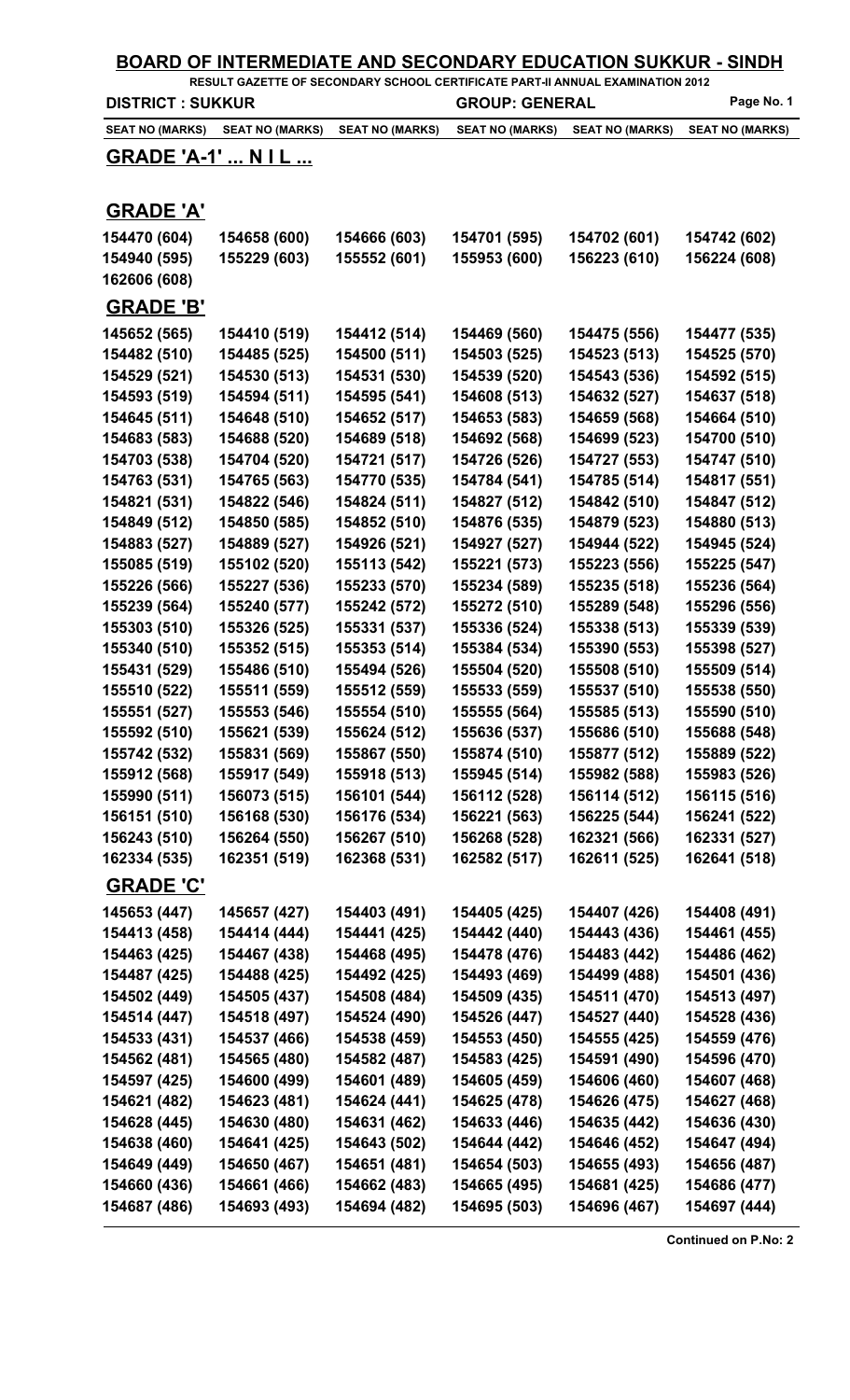| <b>DISTRICT : SUKKUR</b>     |                              |                              | Page No. 2<br><b>GROUP: GENERAL</b> |                              |                              |
|------------------------------|------------------------------|------------------------------|-------------------------------------|------------------------------|------------------------------|
| <b>SEAT NO (MARKS)</b>       | <b>SEAT NO (MARKS)</b>       | <b>SEAT NO (MARKS)</b>       | <b>SEAT NO (MARKS)</b>              | <b>SEAT NO (MARKS)</b>       | <b>SEAT NO (MARKS)</b>       |
| <u>GRADE 'C'</u>             |                              |                              |                                     |                              |                              |
| 154722 (449)                 | 154723 (433)                 | 154724 (503)                 | 154725 (504)                        | 154728 (454)                 | 154729 (469)                 |
| 154730 (470)                 | 154744 (455)                 | 154745 (488)                 | 154746 (484)                        | 154748 (430)                 | 154749 (498)                 |
| 154750 (445)                 | 154753 (469)                 | 154754 (436)                 | 154758 (502)                        | 154764 (425)                 | 154766 (491)                 |
| 154767 (468)                 | 154769 (427)                 | 154771 (425)                 | 154773 (426)                        | 154775 (425)                 | 154776 (433)                 |
| 154777 (453)                 | 154778 (464)                 | 154780 (488)                 | 154781 (475)                        | 154783 (493)                 | 154787 (436)                 |
| 154788 (468)                 | 154811 (466)                 | 154812 (456)                 | 154814 (459)                        | 154815 (478)                 | 154816 (450)                 |
| 154820 (433)                 | 154829 (478)                 | 154830 (486)                 | 154833 (501)                        | 154835 (456)                 | 154837 (425)                 |
| 154839 (435)                 | 154841 (475)                 | 154843 (482)                 | 154845 (434)                        | 154851 (456)                 | 154853 (445)                 |
| 154871 (454)                 | 154872 (497)                 | 154873 (463)                 | 154877 (435)                        | 154878 (429)                 | 154884 (490)                 |
| 154885 (457)                 | 154886 (454)                 | 154890 (435)                 | 154904 (456)                        | 154905 (452)                 | 154906 (425)                 |
| 154911 (428)                 | 154912 (491)                 | 154914 (447)                 | 154916 (425)                        | 154917 (446)                 | 154919 (449)                 |
| 154920 (455)                 | 154921 (434)                 | 154922 (494)                 | 154923 (436)                        | 154925 (427)                 | 154929 (446)                 |
| 154930 (463)                 | 154931 (433)                 | 154932 (460)                 | 154934 (425)                        | 154936 (451)                 | 154938 (454)                 |
| 154939 (464)                 | 154943 (450)                 | 154948 (427)                 | 154950 (479)                        | 154951 (481)                 | 154952 (499)                 |
| 154953 (433)                 | 154954 (459)                 | 154955 (485)                 | 154956 (454)                        | 154957 (440)                 | 154960 (428)                 |
| 154961 (502)                 | 155021 (483)                 | 155026 (449)                 | 155027 (453)                        | 155032 (461)                 | 155038 (425)                 |
| 155042 (470)                 | 155044 (429)                 | 155045 (459)                 | 155046 (495)                        | 155047 (441)                 | 155061 (439)                 |
| 155062 (447)                 | 155063 (454)                 | 155087 (439)                 | 155092 (440)                        | 155094 (432)                 | 155097 (425)                 |
| 155098 (465)                 | 155101 (445)                 | 155104 (482)                 | 155107 (482)                        | 155131 (429)                 | 155141 (481)                 |
| 155142 (438)                 | 155161 (497)                 | 155171 (455)                 | 155192 (473)                        | 155194 (429)                 | 155195 (425)                 |
| 155224 (481)                 | 155228 (478)                 | 155230 (471)                 | 155231 (497)                        | 155232 (454)                 | 155238 (499)                 |
| 155271 (507)                 | 155273 (483)                 | 155275 (470)                 | 155277 (454)                        | 155278 (448)                 | 155280 (437)                 |
| 155281 (449)                 | 155287 (426)                 | 155293 (503)                 | 155294 (439)                        | 155295 (469)                 | 155297 (454)                 |
| 155299 (454)                 | 155300 (494)                 | 155301 (432)                 | 155302 (456)                        | 155305 (442)                 | 155306 (447)                 |
| 155321 (469)                 | 155322 (448)                 | 155323 (481)                 | 155324 (441)                        | 155325 (465)                 | 155327 (474)                 |
| 155329 (456)                 | 155332 (486)                 | 155333 (470)                 | 155334 (445)                        | 155337 (481)                 | 155341 (500)                 |
| 155343 (433)                 | 155344 (480)                 | 155345 (452)                 | 155346 (495)                        | 155347 (459)                 | 155348 (445)                 |
| 155349 (431)                 | 155350 (448)                 | 155357 (453)                 | 155381 (440)                        | 155382 (451)                 | 155385 (481)                 |
| 155387 (504)                 | 155388 (456)                 | 155391 (458)                 | 155392 (451)                        | 155394 (471)                 | 155395 (457)                 |
| 155396 (450)                 | 155399 (432)                 | 155400 (465)                 | 155422 (465)                        | 155424 (430)                 | 155428 (460)                 |
| 155429 (447)                 | 155433 (501)                 | 155440 (470)                 | 155453 (468)                        | 155454 (437)                 | 155461 (428)                 |
| 155482 (456)                 | 155485 (441)                 | 155501 (438)                 | 155502 (437)                        | 155503 (487)                 | 155506 (471)                 |
| 155507 (478)                 | 155531 (476)                 | 155532 (452)                 | 155534 (446)                        | 155535 (456)                 | 155536 (496)                 |
| 155540 (457)                 | 155573 (433)                 | 155578 (442)                 | 155580 (457)                        | 155582 (468)                 | 155593 (425)                 |
| 155594 (476)                 | 155596 (458)                 | 155597 (476)                 | 155598 (452)                        | 155601 (425)                 | 155635 (447)                 |
| 155637 (456)                 | 155640 (447)                 | 155652 (492)                 | 155672 (442)                        | 155691 (429)                 | 155692 (425)                 |
| 155700 (428)                 | 155702 (438)                 | 155705 (425)                 | 155706 (477)                        | 155712 (502)                 | 155721 (501)                 |
| 155734 (435)                 | 155736 (432)                 | 155737 (487)                 | 155738 (433)                        | 155741 (427)                 | 155752 (457)                 |
| 155757 (483)                 | 155781 (456)                 | 155783 (425)                 | 155787 (491)                        | 155792 (435)                 | 155794 (479)                 |
| 155798 (429)                 | 155814 (451)                 | 155820 (461)                 | 155825 (435)                        | 155830 (451)                 | 155861 (427)                 |
| 155865 (468)                 | 155866 (485)                 | 155870 (492)                 | 155875 (446)                        | 155876 (437)                 | 155878 (495)                 |
| 155879 (471)                 | 155880 (468)                 | 155883 (478)                 | 155884 (469)                        | 155885 (431)                 | 155888 (460)                 |
| 155905 (430)                 | 155907 (440)                 | 155908 (438)                 | 155910 (479)                        | 155911 (442)                 | 155915 (463)                 |
| 155932 (479)                 | 155941 (438)                 | 155943 (437)                 | 155946 (445)                        | 155949 (480)                 | 155951 (430)                 |
| 155954 (476)                 | 155957 (446)                 | 155958 (463)                 | 155964 (449)                        | 155965 (440)                 | 155966 (433)                 |
| 155986 (487)<br>156048 (441) | 156041 (503)<br>156061 (425) | 156043 (504)<br>156062 (485) | 156044 (459)<br>156071 (431)        | 156045 (465)<br>156074 (478) | 156047 (425)<br>156075 (472) |
| 156076 (425)                 | 156078 (433)                 | 156102 (488)                 | 156103 (474)                        | 156104 (442)                 | 156106 (435)                 |
| 156107 (460)                 | 156108 (467)                 | 156110 (446)                 | 156153 (491)                        | 156155 (457)                 | 156161 (467)                 |
| 156162 (458)                 | 156164 (441)                 | 156165 (452)                 | 156166 (426)                        | 156169 (447)                 | 156170 (451)                 |
| 156171 (441)                 | 156172 (445)                 | 156173 (431)                 | 156174 (475)                        | 156177 (435)                 | 156191 (477)                 |
|                              |                              |                              |                                     |                              |                              |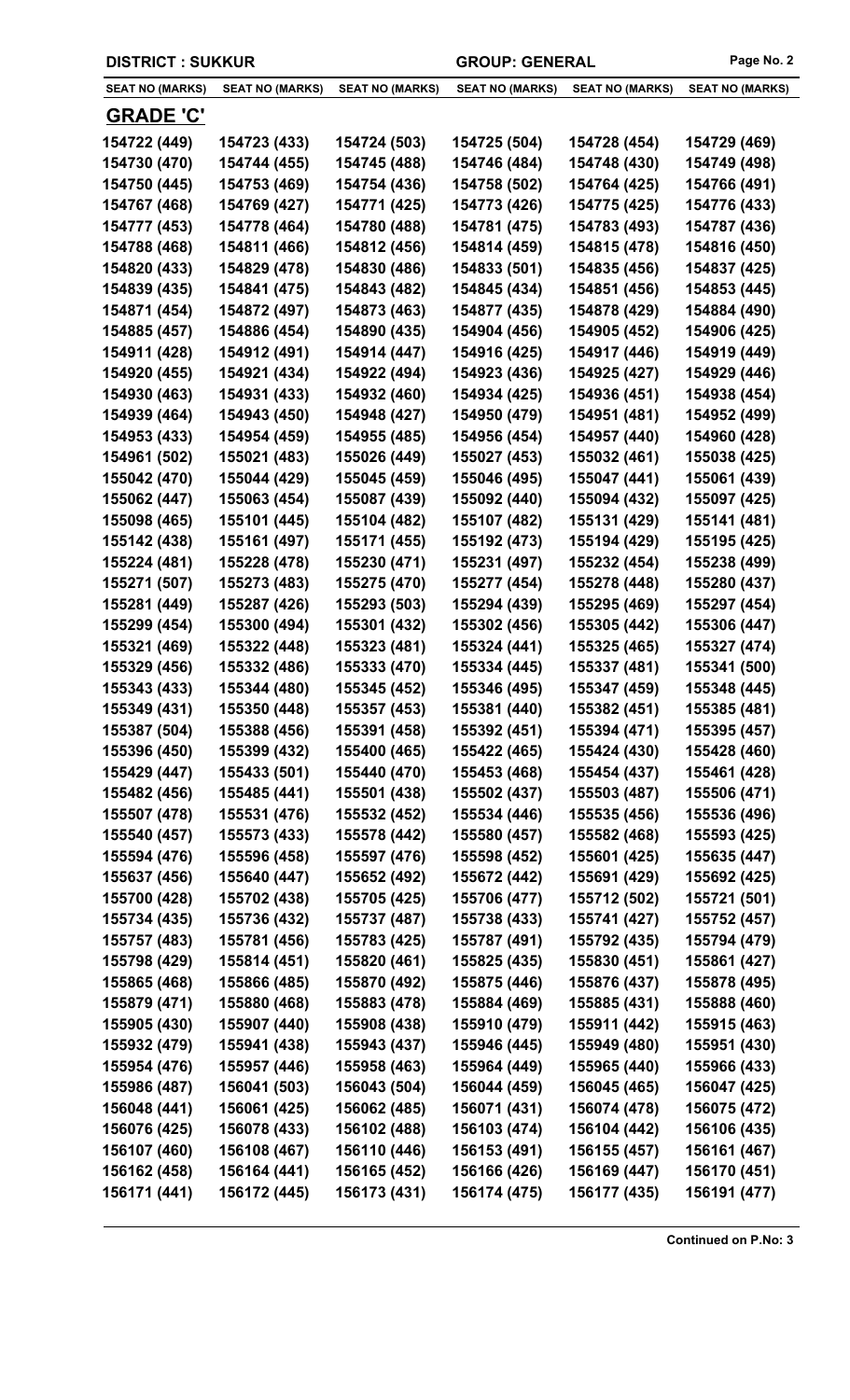| <b>DISTRICT : SUKKUR</b> |                        |                        | Page No. 3<br><b>GROUP: GENERAL</b> |                        |                        |
|--------------------------|------------------------|------------------------|-------------------------------------|------------------------|------------------------|
| <b>SEAT NO (MARKS)</b>   | <b>SEAT NO (MARKS)</b> | <b>SEAT NO (MARKS)</b> | <b>SEAT NO (MARKS)</b>              | <b>SEAT NO (MARKS)</b> | <b>SEAT NO (MARKS)</b> |
| <u>GRADE 'C'</u>         |                        |                        |                                     |                        |                        |
| 156193 (430)             | 156197 (431)           | 156199 (438)           | 156201 (435)                        | 156202 (425)           | 156203 (437)           |
| 156204 (425)             | 156206 (456)           | 156207 (436)           | 156208 (477)                        | 156209 (425)           | 156242 (472)           |
| 156261 (473)             | 156265 (466)           | 156281 (432)           | 162311 (478)                        | 162322 (425)           | 162324 (498)           |
| 162332 (445)             | 162333 (497)           | 162342 (502)           | 162344 (438)                        | 162354 (425)           | 162364 (490)           |
| 162366 (474)             | 162381 (467)           | 162412 (429)           | 162432 (426)                        | 162433 (441)           | 162441 (441)           |
| 162443 (425)             | 162444 (459)           | 162445 (461)           | 162451 (442)                        | 162461 (475)           | 162471 (433)           |
| 162482 (427)             | 162491 (425)           | 162501 (441)           | 162508 (427)                        | 162521 (462)           | 162531 (470)           |
| 162541 (494)             | 162551 (467)           | 162552 (451)           | 162553 (503)                        | 162554 (496)           | 162571 (465)           |
| 162574 (463)             | 162576 (434)           | 162581 (485)           | 162591 (425)                        | 162592 (452)           | 162593 (456)           |
| 162601 (499)             |                        |                        |                                     |                        |                        |
| <u>GRADE 'D'</u>         |                        |                        |                                     |                        |                        |
| 145651 (414)             | 145654 (402)           | 145655 (392)           | 145656 (368)                        | 145658 (392)           | 154401 (419)           |
| 154404 (390)             | 154406 (415)           | 154411 (358)           | 154462 (411)                        | 154484 (408)           | 154489 (403)           |
| 154490 (383)             | 154494 (386)           | 154506 (383)           | 154507 (407)                        | 154510 (418)           | 154515 (405)           |
| 154516 (373)             | 154517 (406)           | 154520 (383)           | 154522 (393)                        | 154534 (417)           | 154535 (417)           |
| 154540 (415)             | 154542 (419)           | 154544 (412)           | 154551 (359)                        | 154552 (395)           | 154554 (413)           |
| 154556 (405)             | 154558 (376)           | 154560 (410)           | 154561 (394)                        | 154598 (404)           | 154599 (374)           |
| 154602 (415)             | 154603 (373)           | 154604 (418)           | 154622 (374)                        | 154634 (378)           | 154639 (391)           |
| 154682 (359)             | 154684 (406)           | 154685 (419)           | 154741 (404)                        | 154743 (415)           | 154751 (408)           |
| 154755 (412)             | 154772 (417)           | 154813 (401)           | 154823 (355)                        | 154844 (409)           | 154846 (409)           |
| 154848 (414)             | 154874 (378)           | 154888 (393)           | 154901 (409)                        | 154902 (393)           | 154903 (399)           |
| 154907 (407)             | 154908 (410)           | 154909 (408)           | 154910 (390)                        | 154913 (393)           | 154915 (405)           |
| 154924 (409)             | 154933 (412)           | 154935 (419)           | 154937 (388)                        | 154941 (376)           | 154946 (418)           |
| 154947 (383)             | 154949 (394)           | 154959 (396)           | 154981 (393)                        | 155023 (405)           | 155024 (344)           |
| 155025 (393)             | 155028 (403)           | 155029 (400)           | 155030 (384)                        | 155033 (419)           | 155036 (355)           |
| 155037 (403)             | 155039 (378)           | 155040 (397)           | 155041 (375)                        | 155048 (360)           | 155081 (401)           |
| 155082 (350)             | 155083 (413)           | 155086 (386)           | 155088 (362)                        | 155089 (413)           | 155090 (393)           |
| 155093 (403)             | 155095 (358)           | 155096 (348)           | 155105 (418)                        | 155108 (391)           | 155109 (387)           |
| 155111 (403)             | 155114 (340)           | 155115 (398)           | 155143 (340)                        | 155174 (411)           | 155193 (413)           |
| 155222 (403)             | 155241 (397)           | 155276 (405)           | 155279 (393)                        | 155282 (390)           | 155284 (410)           |
| 155285 (416)             | 155328 (365)           | 155330 (409)           | 155335 (412)                        | 155342 (405)           | 155351 (393)           |
| 155356 (399)             | 155383 (419)           | 155386 (400)           | 155389 (419)                        | 155393 (415)           | 155411 (375)           |
| 155412 (376)             | 155427 (379)           | 155430 (398)           | 155435 (355)                        | 155437 (406)           | 155438 (384)           |
| 155439 (395)             | 155452 (358)           | 155462 (379)           | 155483 (408)                        | 155484 (399)           | 155487 (350)           |
| 155488 (365)             | 155489 (412)           | 155490 (352)           | 155492 (393)                        | 155493 (380)           | 155495 (356)           |
| 155496 (389)             | 155497 (364)           | 155498 (416)           | 155499 (387)                        | 155500 (409)           | 155571 (377)           |
| 155575 (364)             | 155577 (414)           | 155579 (418)           | 155583 (409)                        | 155595 (376)           | 155599 (382)           |
| 155600 (389)             | 155602 (396)           | 155622 (341)           | 155623 (382)                        | 155632 (411)           | 155638 (419)           |
| 155674 (406)             | 155676 (388)           | 155677 (418)           | 155678 (415)                        | 155681 (355)           | 155684 (384)           |
| 155697 (417)             | 155701 (396)           | 155703 (375)           | 155704 (350)                        | 155707 (365)           | 155713 (364)           |
| 155733 (400)             | 155739 (393)           | 155745 (353)           | 155746 (344)                        | 155747 (352)           | 155749 (409)           |
| 155750 (397)             | 155751 (407)           | 155753 (384)           | 155754 (388)                        | 155758 (397)           | 155759 (404)           |
| 155771 (417)             | 155782 (394)           | 155784 (414)           | 155786 (391)                        | 155789 (388)           | 155793 (419)           |
| 155795 (410)             | 155796 (360)           | 155797 (393)           | 155799 (359)                        | 155800 (390)           | 155806 (403)           |
| 155808 (351)             | 155810 (340)           | 155811 (373)           | 155812 (377)                        | 155815 (363)           | 155816 (371)           |
| 155817 (357)             | 155821 (418)           | 155822 (346)           | 155824 (357)                        | 155829 (375)           | 155862 (391)           |
| 155871 (382)             | 155872 (344)           | 155881 (410)           | 155882 (344)                        | 155903 (378)           | 155906 (380)           |
| 155909 (413)             | 155913 (384)           | 155914 (344)           | 155931 (413)                        | 155944 (396)           | 155948 (400)           |
| 155950 (402)             | 155952 (401)           | 155955 (385)           | 155956 (374)                        | 155959 (365)           | 155984 (368)           |
| 155985 (414)             | 155987 (412)           | 155988 (362)           | 156011 (367)                        | 156042 (366)           | 156046 (410)           |
| 156077 (391)             | 156105 (351)           | 156111 (368)           | 156152 (412)                        | 156154 (410)           | 156167 (397)           |
|                          |                        |                        |                                     |                        |                        |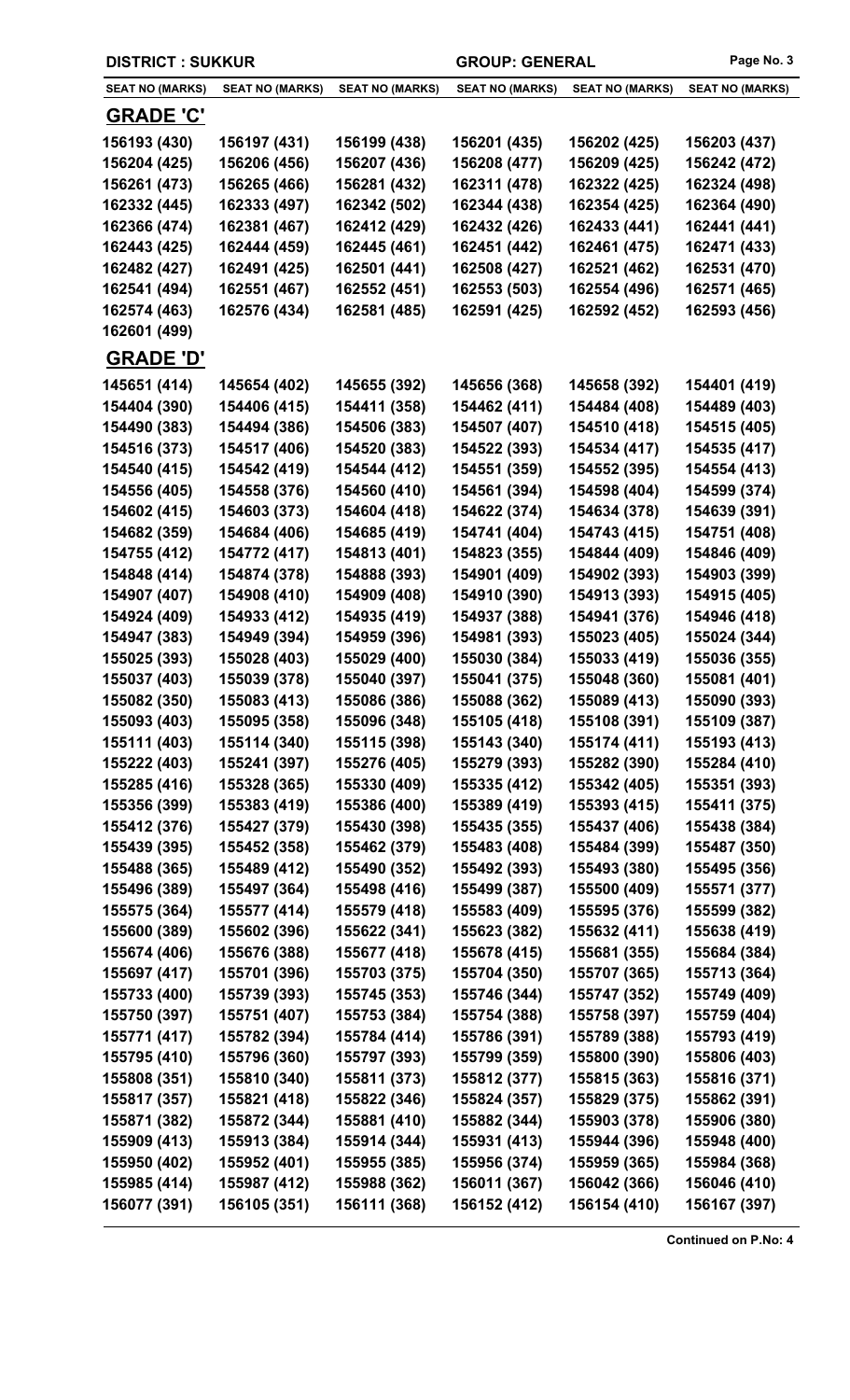| <b>DISTRICT: SUKKUR</b>                                        |                           | <b>GROUP: GENERAL</b>  |                        | Page No. 4             |                        |  |
|----------------------------------------------------------------|---------------------------|------------------------|------------------------|------------------------|------------------------|--|
| <b>SEAT NO (MARKS)</b>                                         | <b>SEAT NO (MARKS)</b>    | <b>SEAT NO (MARKS)</b> | <b>SEAT NO (MARKS)</b> | <b>SEAT NO (MARKS)</b> | <b>SEAT NO (MARKS)</b> |  |
| <u>GRADE 'D'</u>                                               |                           |                        |                        |                        |                        |  |
| 156178 (416)                                                   | 156179 (399)              | 156192 (416)           | 156194 (396)           | 156195 (384)           | 156198 (394)           |  |
| 156200 (413)                                                   | 156205 (369)              | 156263 (410)           | 162335 (388)           | 162353 (395)           | 162357 (407)           |  |
| 162358 (387)                                                   | 162365 (362)              | 162367 (386)           | 162391 (413)           | 162401 (411)           | 162411 (369)           |  |
| 162421 (406)                                                   | 162473 (387)              | 162481 (368)           | 162493 (390)           | 162503 (403)           | 162506 (365)           |  |
| 162507 (370)                                                   | 162542 (395)              |                        |                        |                        |                        |  |
| <b>GRADE 'E'</b>                                               |                           |                        |                        |                        |                        |  |
| 155471 (324)                                                   | 155731 (308)              | 155755 (311)           | 155807 (321)           | 155819 (316)           | 155823 (324)           |  |
| 155828 (316)                                                   | 155916 (313)              | 155960 (334)           | 156269 (313)           | 162492 (332)           |                        |  |
| <b>PASS ONLY</b>                                               |                           |                        |                        |                        |                        |  |
| 156175 (201)                                                   |                           |                        |                        |                        |                        |  |
|                                                                | <b>FAILURE CANDIDATES</b> |                        |                        |                        |                        |  |
| 154402 (369)                                                   | 154409 (389)              | 154444 (328)           | 154465 (414)           | 154466 (381)           | 154471 (400)           |  |
| 154472 (330)                                                   | 154473 (423)              | 154474 (447)           | 154476 (415)           | 154480 (479)           | 154481 (408)           |  |
| 154491 (384)                                                   | 154495 (226)              | 154496 (267)           | 154497 (214)           | 154498 (355)           | 154504 (321)           |  |
| 154519 (327)                                                   | 154541 (323)              | 154563 (201)           | 154564 (376)           | 154581 (453)           | 154629 (355)           |  |
| 154640 (436)                                                   | 154642 (472)              | 154667 (406)           | 154690 (463)           | 154691 (460)           | 154698 (431)           |  |
| 154779 (439)                                                   | 154782 (272)              | 154786 (178)           | 154789 (202)           | 154790 (214)           | 154791 (111)           |  |
| 154792 (351)                                                   | 154793 (226)              | 154818 (404)           | 154819 (440)           | 154828 (386)           | 154834 (397)           |  |
| 154840 (311)                                                   | 154918 (407)              | 154928 (411)           | 154942 (376)           | 154958 (345)           | 154991 (323)           |  |
| 155031 (362)                                                   | 155035 (352)              | 155043 (362)           | 155084 (388)           | 155091 (328)           | 155099 (314)           |  |
| 155100 (314)                                                   | 155103 (357)              | 155106 (265)           | 155110 (352)           | 155112 (349)           | 155162 (337)           |  |
| 155172 (175)                                                   | 155173 (323)              | 155175 (382)           | 155176 (388)           | 155177 (403)           | 155178 (328)           |  |
| 155191 (367)                                                   | 155274 (408)              | 155286 (349)           | 155298 (446)           | 155354 (176)           | 155355 (418)           |  |
| 155397 (356)                                                   | 155421 (358)              | 155423 (329)           | 155425 (289)           | 155426 (333)           | 155432 (319)           |  |
| 155434 (298)                                                   | 155436 (335)              | 155505 (406)           | 155513 (158)           | 155572 (327)           | 155574 (340)           |  |
| 155581 (270)                                                   | 155586 (370)              | 155587 (342)           | 155588 (338)           | 155589 (289)           | 155591 (284)           |  |
| 155603 (176)                                                   | 155631 (308)              | 155633 (381)           | 155634 (344)           | 155639 (443)           | 155651 (386)           |  |
| 155661 (164)                                                   | 155662 (238)              | 155663 (173)           | 155664 (195)           | 155665 (181)           | 155671 (345)           |  |
| 155673 (312)                                                   | 155675 (285)              | 155680 (311)           | 155682 (288)           | 155683 (268)           | 155687 (367)           |  |
| 155689 (357)                                                   | 155690 (354)              | 155695 (312)           | 155696 (363)           | 155698 (295)           | 155699 (293)           |  |
| 155708 (388)                                                   | 155709 (406)              | 155711 (439)           | 155732 (273)           | 155735 (299)           | 155740 (314)           |  |
| 155743 (239)                                                   | 155744 (326)              | 155748 (293)           | 155756 (333)           | 155772 (375)           | 155785 (350)           |  |
| 155802 (379)                                                   | 155803 (351)              | 155804 (315)           | 155805 (330)           | 155813 (351)           | 155826 (337)           |  |
| 155827 (329)                                                   | 155832 (187)              | 155863 (328)           | 155864 (312)           | 155868 (301)           | 155869 (373)           |  |
| 155873 (410)                                                   | 155886 (429)              | 155887 (348)           | 155901 (331)           | 155902 (314)           | 155904 (328)           |  |
| 155942 (356)                                                   | 155962 (308)              | 155981 (435)           | 155989 (317)           | 156072 (332)           | 156079 (151)           |  |
| 156109 (276)                                                   | 156113 (347)              | 156141 (219)           | 156142 (220)           | 156163 (267)           | 156196 (376)           |  |
| 156262 (374)                                                   | 156266 (164)              | 162352 (312)           | 162355 (355)           | 162356 (360)           | 162359 (215)           |  |
| 162360 (349)                                                   | 162361 (330)              | 162362 (356)           | 162363 (158)           | 162431 (325)           | 162472 (329)           |  |
| 162502 (366)                                                   | 162504 (311)              | 162573 (452)           | 162575 (239)           | 162621 (162)           |                        |  |
| <b>ABSENT IN ALL PAPERS</b>                                    |                           |                        |                        |                        |                        |  |
| 155473                                                         | 155947                    | 162343                 |                        |                        |                        |  |
| <b>Result with held for want of documents</b>                  |                           |                        |                        |                        |                        |  |
| 162369                                                         |                           |                        |                        |                        |                        |  |
| <u>Result with held due to use of Unfairmeans/Copying Case</u> |                           |                        |                        |                        |                        |  |
| 154415                                                         | 154464                    | 154479                 | 154512                 | 154521                 | 154532                 |  |
| 154536                                                         | 154557                    | 154663                 | 154752                 | 154756                 | 154757                 |  |

**154759 154760 154761 154762 154768 154825**